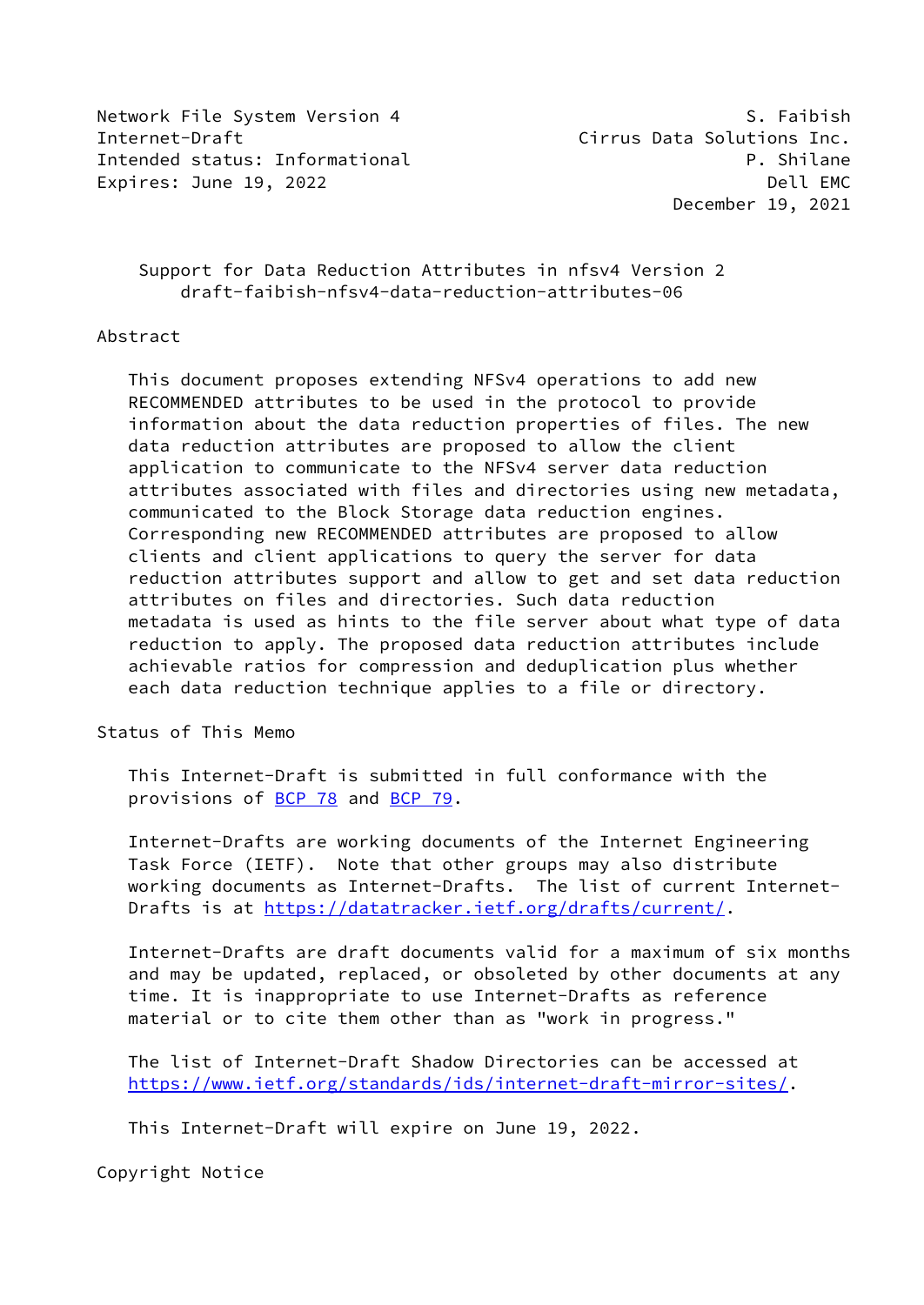Copyright (c) 2021 IETF Trust and the persons identified as the document authors. All rights reserved.

| Faibish<br>Expires June 19, 2022 |  | [Page 1] |
|----------------------------------|--|----------|
|----------------------------------|--|----------|

<span id="page-1-1"></span>Internet-Draft Data Reduction Attributes in NFSv4 December 2021

This document is subject to **[BCP 78](https://datatracker.ietf.org/doc/pdf/bcp78)** and the IETF Trust's Legal Provisions Relating to IETF Documents [\(https://trustee.ietf.org/license-info](https://trustee.ietf.org/license-info)) in effect on the date of publication of this document. Please review these documents carefully, as they describe your rights and restrictions with respect to this document. Code Components extracted from this document must include Simplified BSD License text as described in Section 4.e of the Trust Legal Provisions and are provided without warranty as described in the Simplified BSD License.

#### Table of Contents

|                                                | $\overline{2}$ |
|------------------------------------------------|----------------|
|                                                |                |
|                                                |                |
| $\underline{3}$ . New RECOMMENDED attributes 8 |                |
|                                                |                |
|                                                |                |
| 6. Data Reduction RECOMMENDED attributes 10    |                |
|                                                |                |
|                                                |                |
|                                                |                |
| 10.                                            |                |
| 10.1. Normative References 11                  |                |
| 10.2 Informative References 12                 |                |
|                                                |                |
|                                                |                |

### <span id="page-1-0"></span>[1](#page-1-0). Introduction

 Many NFS servers use expensive solid state media, e.g., NVMe SSDs, complemented by data reduction processing of files to reduce their size on the Block Storage via compression and deduplication, thereby optimizing media usage. This draft considers scenarios in which data reduction processing is performed in Block Storage for NFS servers, i.e., compression and deduplication processing occurs in the background or inline as a consequence of NFS files being written to the Block Storage. In these scenarios, the data reduction engines in Block Storage have limited information about how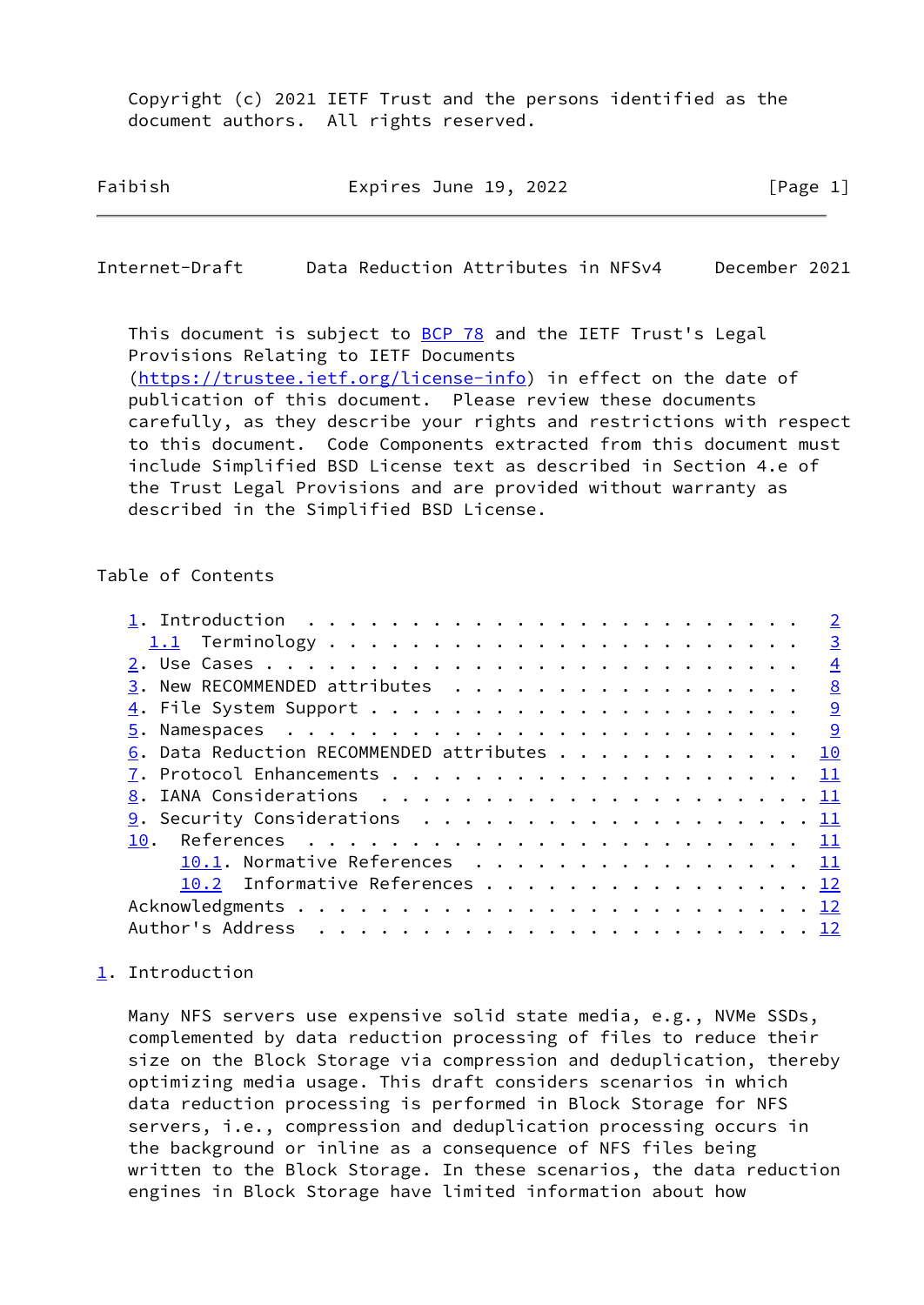reducible (compressible and/or deduplicate-able) the data written to NFS is.

 There is additional strong interest to improve data reduction when using NVMe accessed media and exposing such data attributes to the Block Storage as files or directory attributes over NFS is one means of providing this critical information to Block Storage data reduction engines.

Faibish **Expires June 19, 2022** [Page 2]

<span id="page-2-1"></span>Internet-Draft Data Reduction Attributes in NFSv4 December 2021

 There is an expired draft for use of NVMe (over fabric) in accessing a pNFS SCSI Layout  $[3]$  $[3]$  which could will be extended to communicate data reduction attributes to NVMe storage. The shortcoming of the current pNFS SCSI NVMe layout is that it has no information related to data reduction attributes. This document discusses potential use of NFSv4 RECOMMENDED attributes as currently standardized in  $[2]$ , for communicating additional data reduction metadata; a future version of this document will propose updates to the NFSv4 protocol to support this functionality.

 The purpose of this draft is to define new RECOMMENDED attributes that will allow applications to send richer metadata information to the NFS server in order to optimize Block Storage data reduction engine operations and improve data reduction for data stored by NFS servers.

 Applications can handle files with different compression and deduplication characteristics and send this information to the data reduction engines. Current applications have defined data reduction characteristics and there are clear definitions for the typical compression and deduplication ratios of some types of data independent of the application that generated the data. For example electronic data analysis (EDA) has no single de facto standard file extension but generates application files with common compression and deduplication characteristics. Knowing that a file is compressed improves the latency and/or throughput of the NFS server by not attempting to further compress the files. An additional example is that NFS backup of files that are already stored on the Block Storage is likely to result in a very high deduplication ratio.

<span id="page-2-0"></span>[1.1](#page-2-0) Terminology

 The key words "MUST", "MUST NOT", "REQUIRED", "SHALL", "SHALL NOT", "SHOULD", "SHOULD NOT", "RECOMMENDED", "MAY", and "OPTIONAL" in this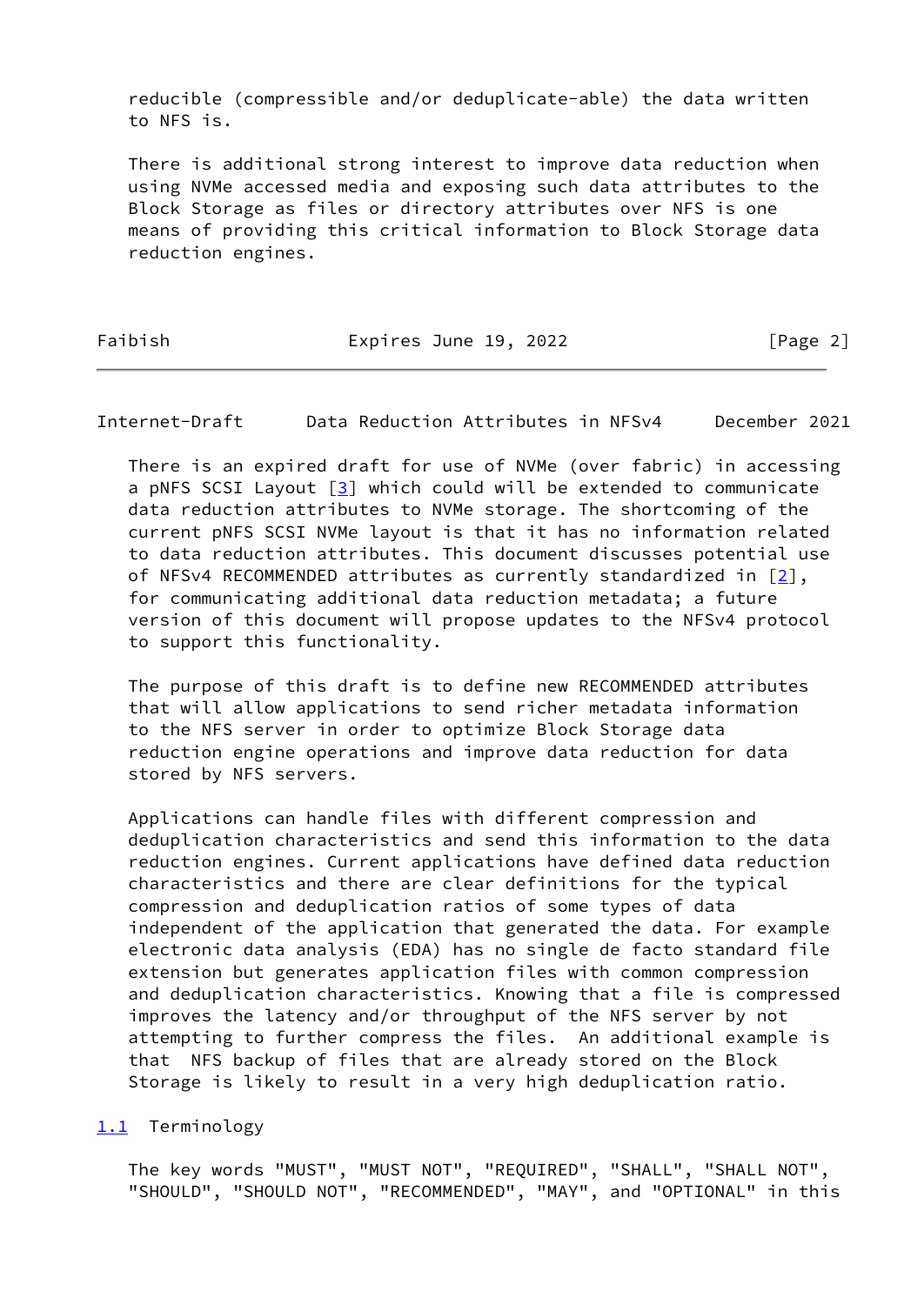document are to be interpreted as described in [RFC 2119](https://datatracker.ietf.org/doc/pdf/rfc2119)  $\lceil 1 \rceil$ .

 In this document, these words will appear with that interpretation only when in ALL CAPS. Lower case uses of these words are not to be interpreted as carrying [RFC-2119](https://datatracker.ietf.org/doc/pdf/rfc2119) significance. We will refer to the block devices used by the NFS servers as "Block Storage".

Faibish Expires June 19, 2022 [Page 3]

<span id="page-3-1"></span>Internet-Draft Data Reduction Attributes in NFSv4 December 2021

<span id="page-3-0"></span>[2](#page-3-0). Use Cases

 Applications can use RECOMMENDED attributes to store metadata together with the files and directories. Metadata regarding data reduction attributes may be available from applications that use different types of files. This metadata may not be directly useful to the file system but is relevant to the compression and deduplication engines used by the Block Storage to improve data reduction. Use of data reduction metadata is not expected to significantly impact I/O latency or throughput (IOPS).

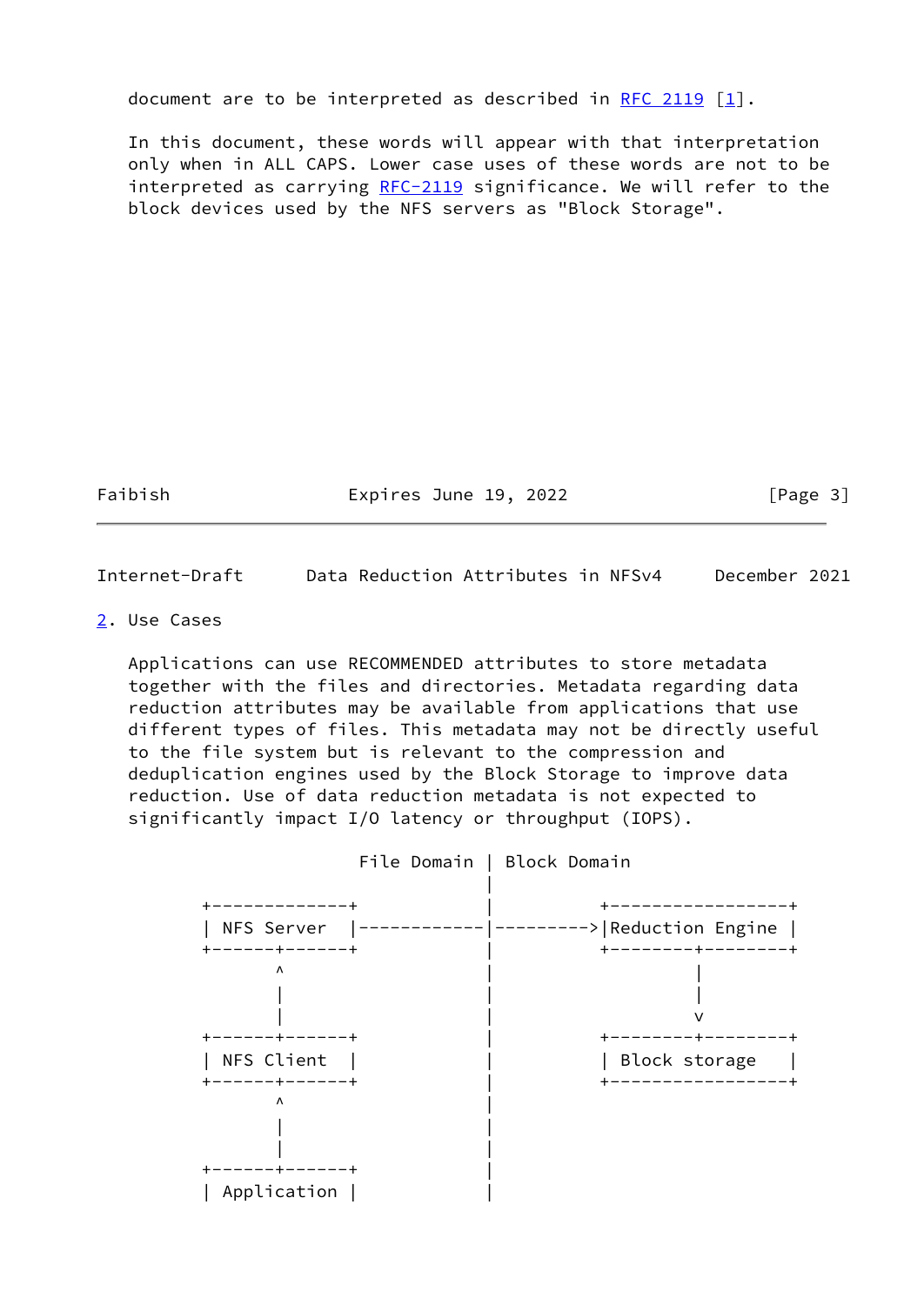Figure 1: Data Reduction Domains for NFSv4

+-------------+ |

 Figure 1 shows the NFSv4 server configuration, data flow and functionality domains with the data reduction engine in the Block domain and located above the Block Storage. This figure represents NFSv4 without parallel NFS (pNFS) support. In this structure the NFS server can communicate RECOMMENDED attributes as metadata directly to the Reduction Engine via an extension to the interface to Block Storage.

 In general applications using block devices rely on SCSI protocols to access the data. Although SCSI protocols have a rich API, most communication between hosts and Block Storage, e.g., storage arrays, is in terms of blocks, not files. In contrast, applications use large files to read and write data to and from NFS servers. In general, NFS servers use NFS file systems that are stored on SCSI (or NVMe) devices provisioned from Block Storage, e.g., external storage arrays, as Block Storage but file metadata, e.g., file type and file size, is not transferred to the block array in a explicit manner.

Faibish **Expires June 19, 2022** [Page 4]

Internet-Draft Data Reduction Attributes in NFSv4 December 2021

 An NFS Server might be able to infer data reduction characteristics based on the file type, e.g., a ".mp4" file can be expected to be an MP4 file that contains MPEG-4 content  $[7]$  $[7]$ . This is not sufficient due to file content variability, e.g., as a large variety of codecs are used to create MPEG-4 content whose compressibility may vary by codec. To go beyond the file type, the NFS Server could read the file contents to determine compressibility, but this is problematic due to complexity, e.g., the NFS Server may need to parse a significant amount of an MP4 file to obtain the information necessary to understand its compressibility characteristics. This may be impractical if the file is not written to the NFS Server sequentially, and moreover introduces an undesirable dependency on not only the MP4 file format, but also the set of supported codecs that it supports and individual codec characteristics. It is much better to have the application provide information on compressibility, as the application that generates an MP4 file has the information on the file's contents. A mechanism is needed to pass that information to the NFS Server; this document proposes adding and using new RECOMMENDED attributes.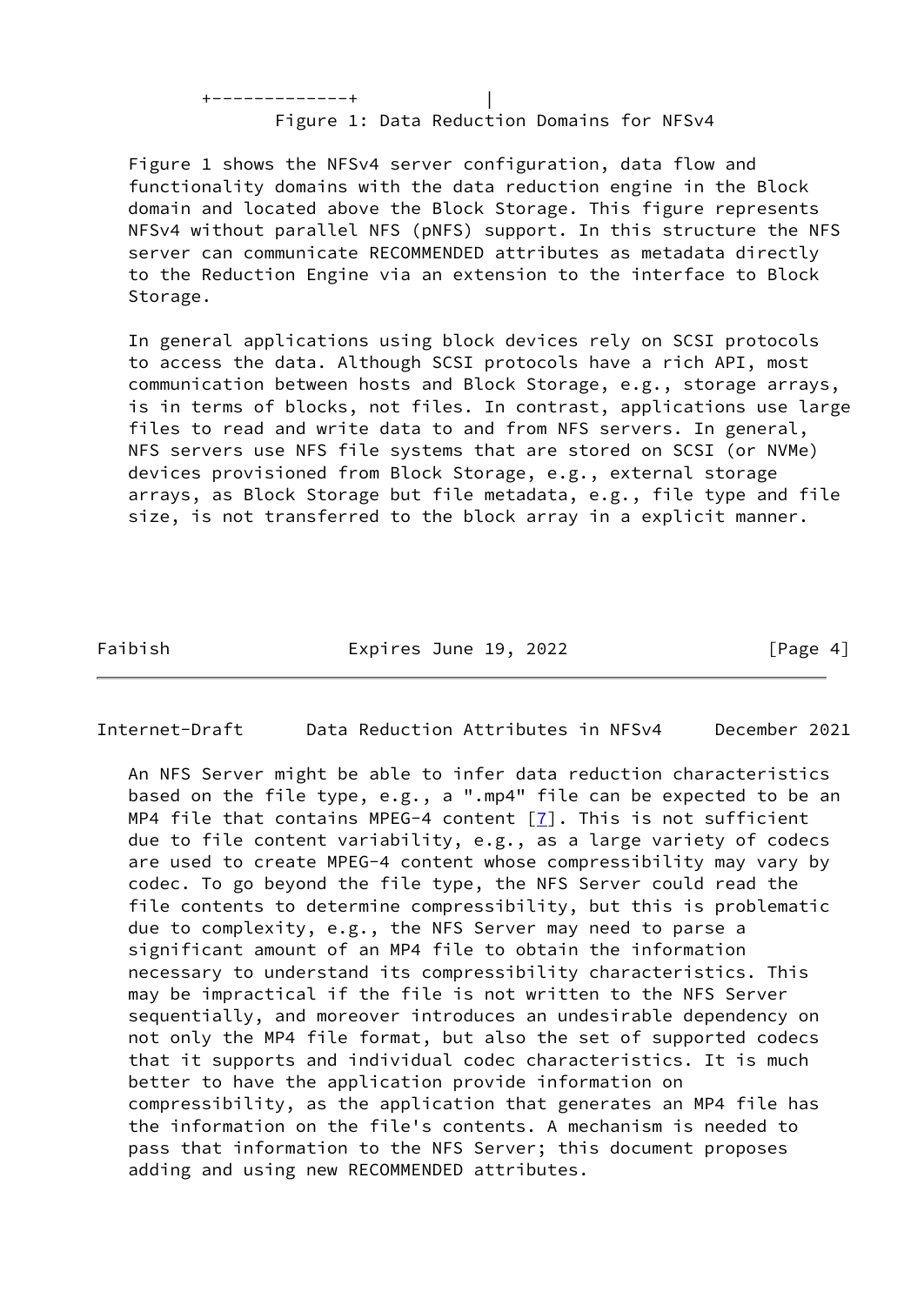So, although the attributes are stored with the files, the current NFSv4 RECOMMENDED attributes specifications  $[4]$  $[4]$  indicates that named attributes are accessed by the OPENATTR operation, which accesses a hidden directory of attributes associated with a file system object and contains files whose names represent the RECOMMENDED attributes and whose data bytes are the value of the attribute. If the NFS server extracts the data reduction RECOMMENDED attributes and pass their contents to the Block Storage functionality, the Block Storage reduction engines could parse that content and adapt its data reduction behavior accordingly.



Internet-Draft Data Reduction Attributes in NFSv4 December 2021

 The RECOMMENDED data reduction attributes may not be supported on all clients and servers. A client may ask for any of these attributes to be returned by setting a bit in the GETATTR request but must handle the case where the server does not return them. A client MAY ask for the set of attributes the server supports and SHOULD NOT request attributes the server does not support. It is expected that servers will support all attributes they comfortably can and only fail to support attributes that are difficult to support in their operating environments.

 The RECOMMENDED attributes are requested by setting a bit in the bit vector sent in the GETATTR request; the server response includes a bit vector to list what attributes were returned in the response.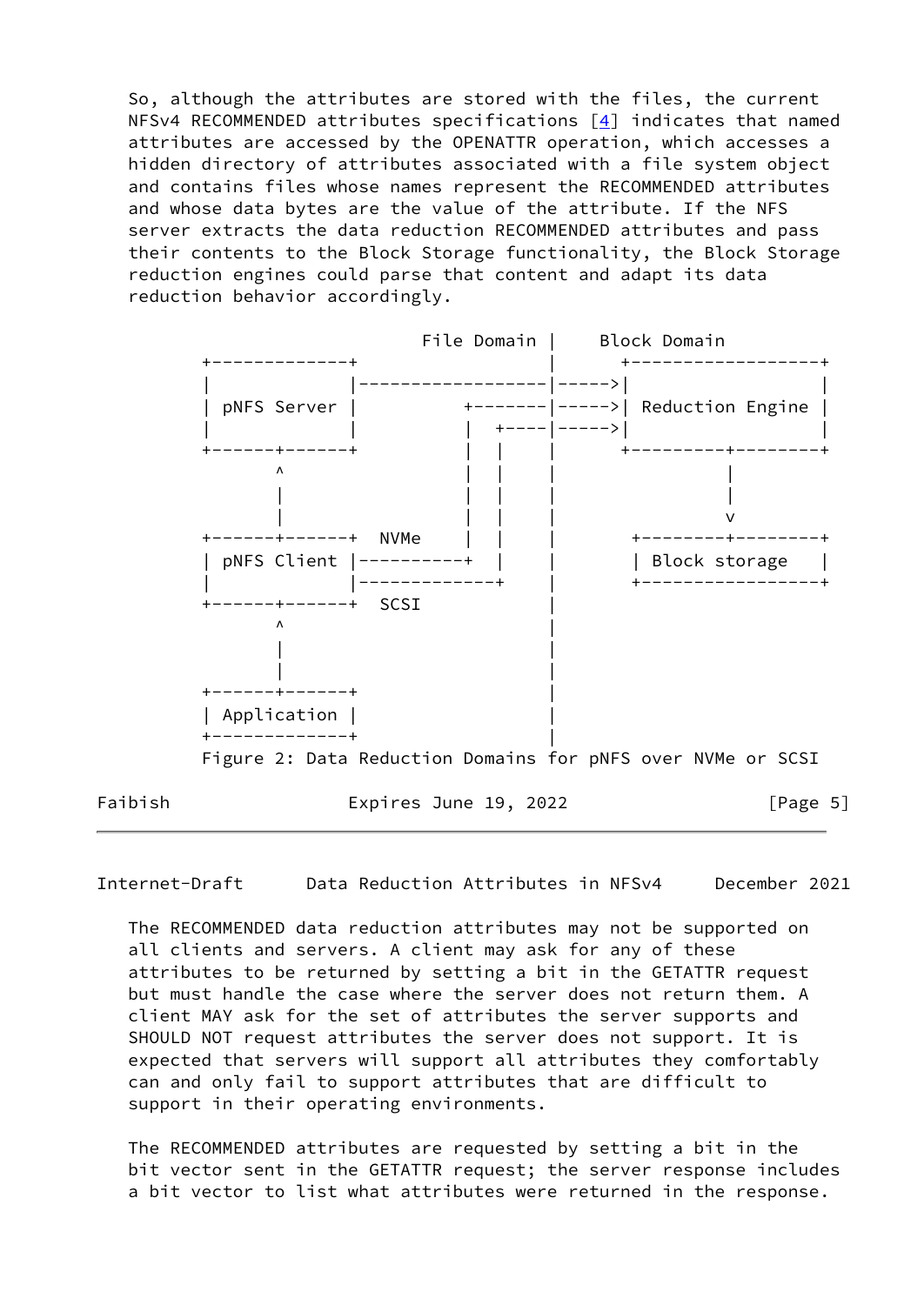The current situation is that data reduction done in the block domain lacks critical information that could be provided by the applications in order to improve efficiency of data compression and deduplication.

 Figure 2 shows another scenario with a pNFS Server and a block pNFS Client that accesses Block storage using either NVMe or SCSI over a network. In this scenario the pNFS Client could send data reduction attributes directly to the reduction engine above the Block storage layer if the block storage protocol (NVMe or SCSI in the figure) supports doing so. The assumption is that the application has additional information related to files types and typical compression and deduplication parameters associated to different file types, e.g., see the above discussion of MPEG-4 content. The application can convey this information to the reduction engine to improve the reduction engine efficiency. If the application does not do so, then the user can also add data reduction characteristics for individual files towards improving data reduction efficiency without needing to change the storage array configuration.

 For this pNFS scenario the application enables sending data reduction parameters to the Block Device using extensions to the SCSI or NVMe protocols. The pNFS Client still needs to pass the data reduction RECOMMENDED attributes to the pNFS Server because the pNFS Client is always allowed to fall back from a pNFS write to an NFS write via the NFS Server; this fallback is similar to the previous case where the NFS Server stores the data reduction attributes associated with each file and directory. A server SHOULD be tolerant of requests for unsupported attributes and simply not return them rather than considering the request an error.

 For example a video application knows whether a file consists of compressed data or uncompressed data. The application writing the data to the pNFS client can set a RECOMMENDED attribute that will indicate that a file is uncompressed and hence it is likely to be productive for the data reduction engine to reduce the file's size.

Faibish Expires June 19, 2022 [Page 6]

Internet-Draft Data Reduction Attributes in NFSv4 December 2021

 The pNFS client passes that information via a RECOMMENDED attribute that hints that the file is compressible. The pNFS server will change or add a new data reduction attribute and will transmit the data bytes, that are the value of the attribute, to the Block Storage as a hint that the data is uncompressed. The pNFS client will stream the video using the pNFS NVMe data protocol and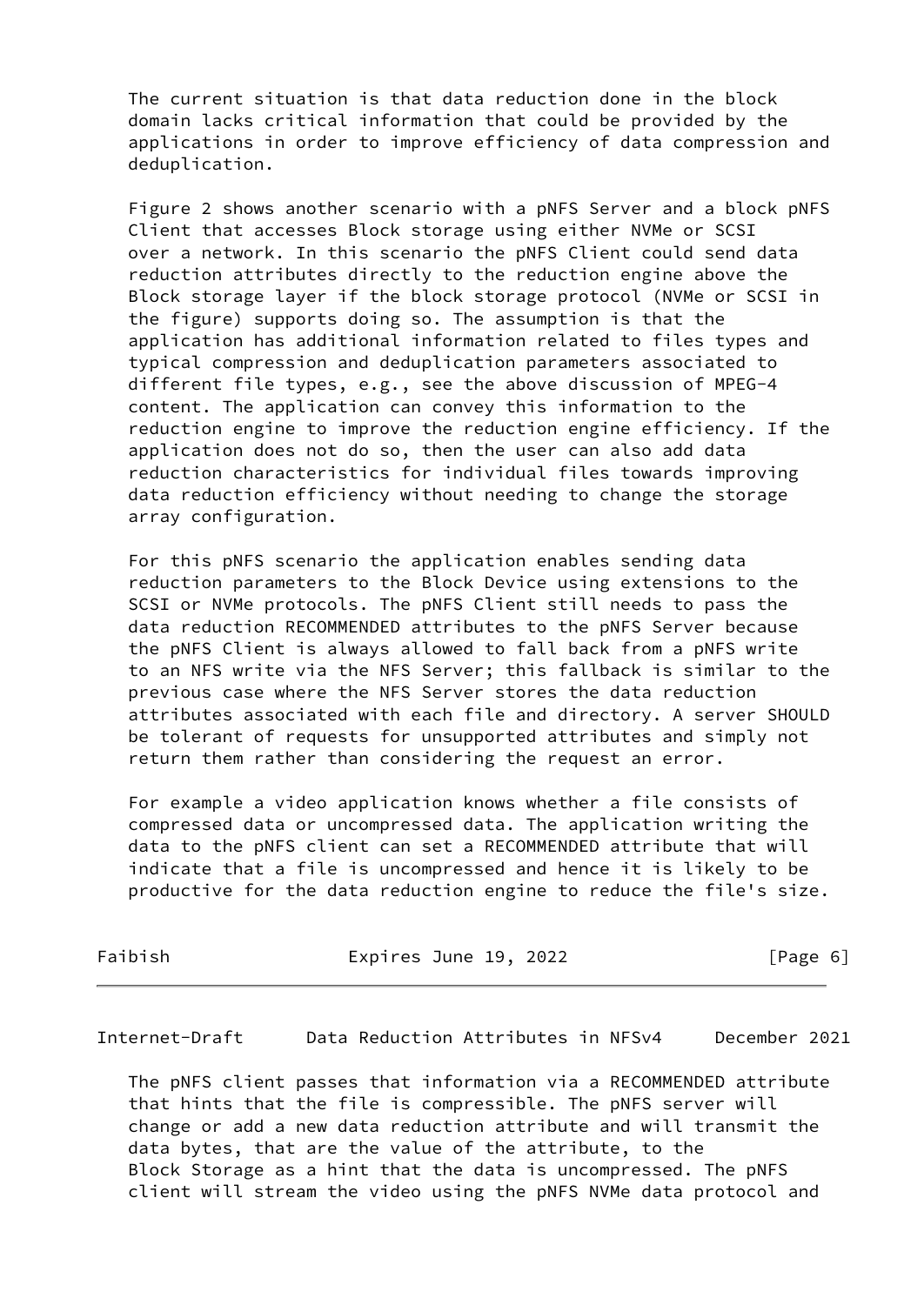the compression engine in the Block Storage will compress the data blocks as long as the uncompressed hint is set in NVMe writes from the pNFS Client. If the attributes data bytes are changed to indicate that the data has been compressed, the compression engine does not compress the incoming blocks.

 A second example is related to encrypted files that can be neither compressed nor deduplicated in the absence of file copying. For this specific example we envision a not-deduplicatable hint. In this scenario the NFS client sets the deduplication hint to advise to the data reduction engine that deduplication should be enabled for the file. Alternatively if a new file is being written that is not based on modifying an existing file the deduplication hint is set to indicate that deduplication should be disabled.

 Another use case involves compressed video files and images that are written by video applications. As such files are already compressed, further attempts to compress them are likely to be pointless, and may negatively impact the performance of the NFS Server.

 An additional scenario involves metadata at the start (header) of the file; an application that did not generate the file may nonetheless be able to access the metadata section in the file and set the RECOMMENDED attributes file based on compression and deduplication found in the file header. The NFS server doesn't have visibility into metadata included in file headers and cannot send file header content to the data reduction engine as separate metadata. Only the user application can access and parse the header and add or update the attribute value when the file is written to the NFS server.

 Additional examples of known data reduction attributes is implemented in benchmarks such as SPECsfs that is using predefined data reduction attributes. SPECsfs workloads [\[8\]](#page-13-0) have DR/CR (Deduplication Ratio/Compression Ratio) characteristics that were collected from actual user data. They are as follows:

Faibish Expires June 19, 2022 [Page 7]

<span id="page-7-0"></span>Internet-Draft Data Reduction Attributes in NFSv4 December 2021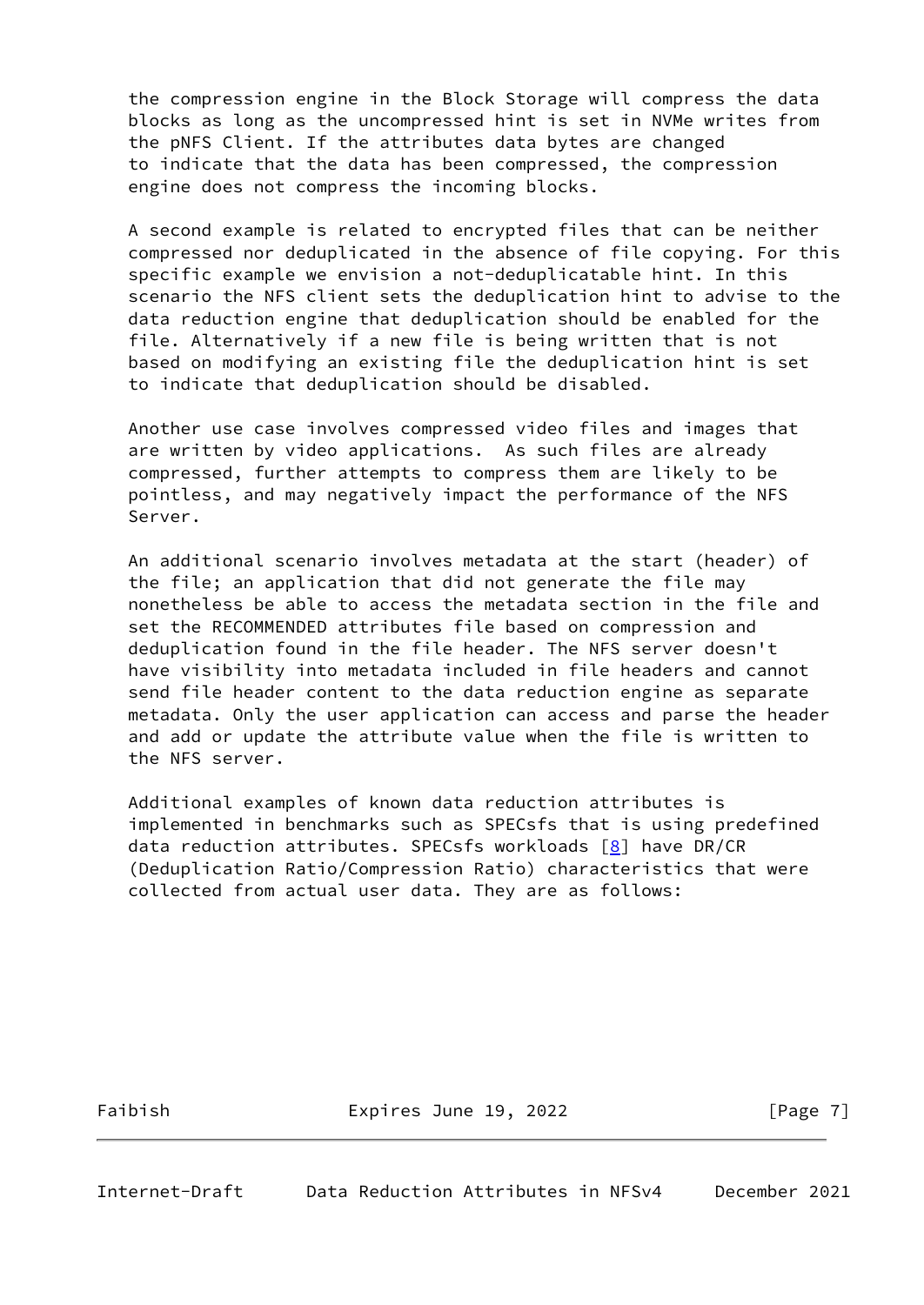| EDA              | DR/CR=50%/50% |
|------------------|---------------|
| SWBUILD          | DR/CR=0/80%   |
| VDI              | DR/CR=55%/70% |
| DB               | DR/CR=0/50%   |
| VDA              | $DR/CR = 0/0$ |
| IT infrastucture | DR/CR=30%/50% |
| Oracle DW        | DR/CR=15%/70% |
| Oracle OLTP      | DR/CR=0%/65%  |
| Exchange 2010    | DR/CR=15%/35% |
| Geoseismic       | DR/CR=3%/40%  |

 Another scenario involves placing files with the same known data reduction characteristics in same directory, where the user or an application sets data reduction RECOMMENDED attribute for the files in a directory that are intended to apply to all files in the directory and possibly also sub-directories. In this case the NFS Server uses the data reduction RECOMMENDED attributes of the directory to inform the data reduction engine of the data reduction characteristics of blocks in all files in that directory.

<span id="page-8-0"></span>[3](#page-8-0) New RECOMMENDED attributes

RECOMMENDED attributes,  $[4]$  $[4]$ , are a means to add new attributes associated to file system objects, e.g., files and directories. RECOMMENDED attributes are especially useful when they add information that is not, or cannot be, present in the associated object itself.

 As RECOMMENDED attributes are stored with the file system objects applications do not need to be concerned about how the attributes are stored internally on the underlying file system. All major operating systems provide various flavors of attributes. Many user space tools allow RECOMMENDED attributes to be included in attributes that need to be preserved when files and directories are updated, moved or copied. The proposed data reduction can be used by the data reduction engines in the Block Storage reduction engine to increase the data reduction and server operations by viewing the RECOMMENDED attributes as hints from the client application regarding file compression and deduplication characteristics. The Block Storage will parse these attributes and change the data reduction methods according to these hints with no need for the file system to know about the data reduction methods used.

 RECOMMENDED attributes are intended for data needed by applications rather than by an NFS client implementation. NFS implementors are strongly encouraged to define the new data re4duction attributes as RECOMMENDED attributes. RECOMMENDED attributes have long been considered unsuitable for portability because they are inadequately defined and not formally documented by any standard (such as POSIX).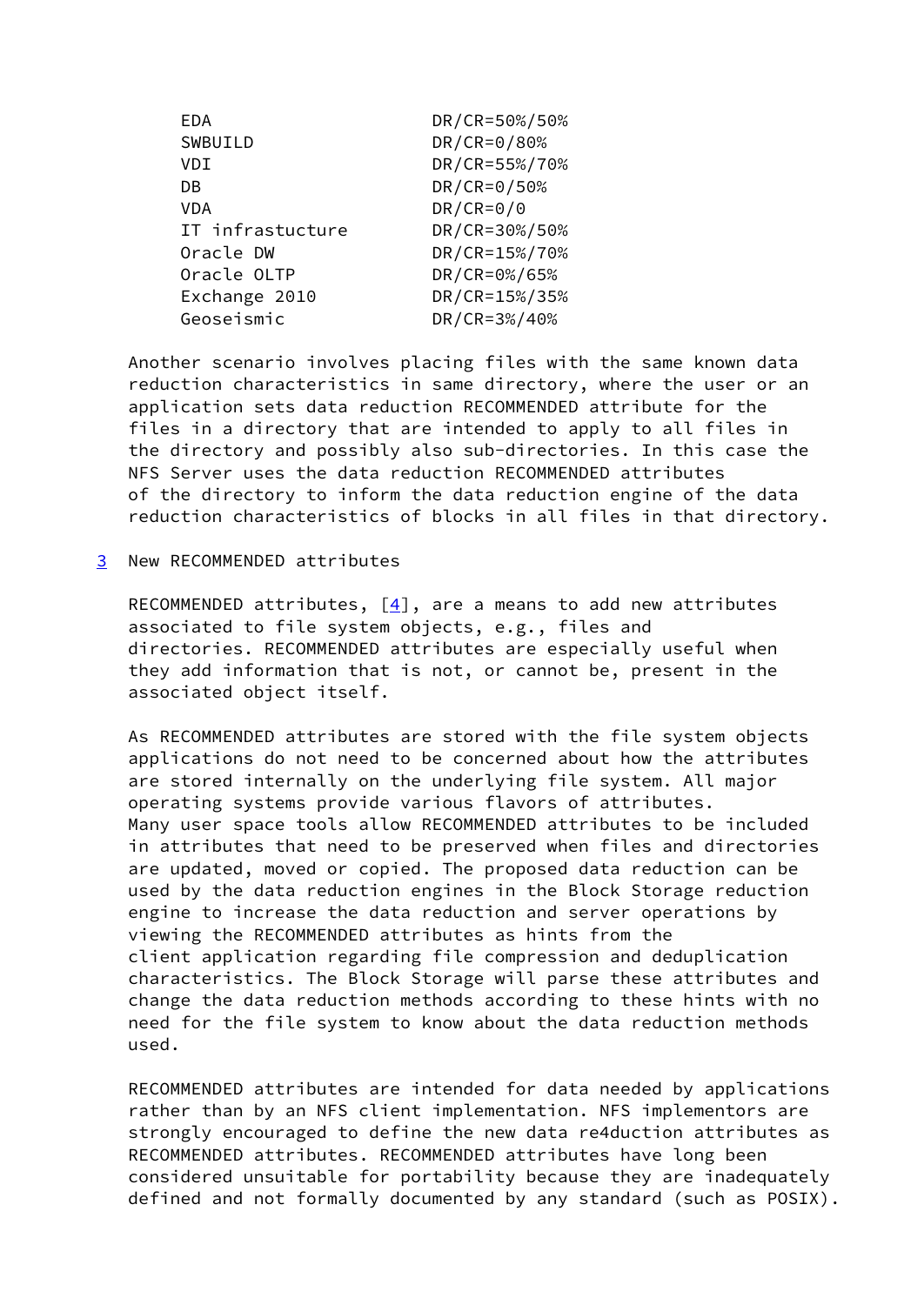<span id="page-9-1"></span>Internet-Draft Data Reduction Attributes in NFSv4 December 2021

 However, evidence suggests that RECOMMENDED attributes are widely deployed and their support in modern disk-based file systems is fairly universal. What is different in the new usecase is that the hidden metadata can be retrieved by the NFS server and understood by the data reduction engines of the Block Devices.

 The data reductiom RECOMMENDED attributes values can be 0 or 100 where 0 means "don't do this" hint and 100 is a "do this, but can't predict how much reduction will actually result" hint. They can also take on a percentage value, e.g., from the SPECsfs data shown above. Any regular file or directory may have a set of RECOMMENDED attributes, consisting of attributes Id and whose data bytes are the associated attribute value  $\lceil 4 \rceil$  and data type.

 As currently specified, the NFS client or server SHOULD interpret the contents of the RECOMMENDED attribute files. This document proposed to add special new attributes that will be specifically used for data reduction. The data reduction RECOMMENDED attributes can be provided by extended attributes supported by most modern file systems and can be retrieved from the local file systems on the client and added to the NFS as new data reduction attributes when files are exported from local file system extended attributes of the files to the RECOMMENDED attributes in NFS.

<span id="page-9-0"></span>[4](#page-9-0) File System Support

 In Linux, ext3, ext4, JFS, XFS, Btrfs, among other file systems support extended attributes. The getfattr and setfattr utilities can be used to retrieve and set xattrs. The names of the extended attributes must be prefixed by the name of the category and a dot; hence these categories are generally qualified as name spaces. In the NTFS file system, extended attributes are one of several supported "file streams"  $[5]$ .

 RECOMMENDED attributes can be retrieved and set through system calls,  $[6]$  $[6]$ , or shell commands and generally supported by user-space tools that preserve other file attributes. For example, the "rsync" remote copy program will correctly preserve extended attributes between Linux/ext4 and OSX/hfs by stripping off the Linux-specific "user." prefix.

#### <span id="page-9-2"></span>[5](#page-9-2) Namespaces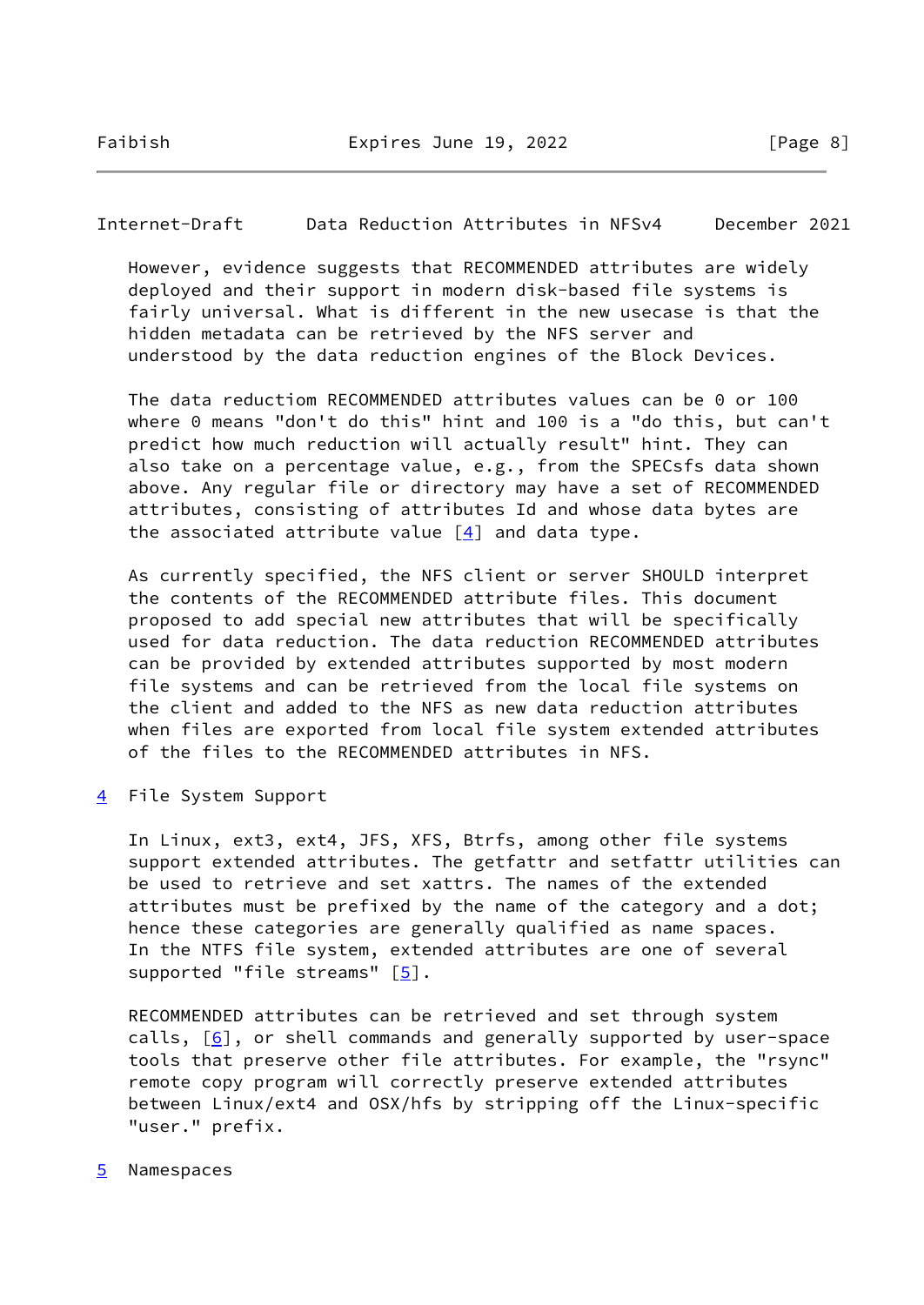Operating systems may define multiple "namespaces" in which file system objects attributes can be set. Namespaces are more than organizational classes; the operating system may enforce different data reduction policies and allow different reduction characteristics depending on the namespace.

Faibish **Expires June 19, 2022** [Page 9]

<span id="page-10-1"></span>Internet-Draft Data Reduction Attributes in NFSv4 December 2021

 The namespace for these attributes may be file system objects accessed by using the GETATTR operation. The OPEN operation returns a filehandle for the file object used by the client ask for any of these attributes to be returned by the client setting a bit in the GETATTR request.

<span id="page-10-0"></span>[6](#page-10-0) Data Reduction RECOMMENDED attributes

[RFC5661](https://datatracker.ietf.org/doc/pdf/rfc5661) defines RECOMMENDED attributes as opaque byte streams that are associated with a directory or file and referred to by an attribute Id and a value and are understood well enough to warrant support in the NFSv4.1 protocol [\[4](#page-12-8)]. RECOMMENDED attributes are intended to be used by client applications as a method to associate application-specific data with a regular file or directory. We will use these RECOMMENDED attributes to add New Data Reduction attributes similar in concept and use to other RECOMMENDED attributes. RECOMMENDED attributes are accessible to the application layer using GETATTR and SETATTR and can be modified by users. Note that some RECOMMENDED attributes are write-only attributes, and are used in special instances of SETATTR.

 File systems typically define individual attributes using GETATTR and SETATTR operations. There are no clear indications on how RECOMMENDED attributes are mapped to any existing recommended or optional file attributes defined in [RFC5661](https://datatracker.ietf.org/doc/pdf/rfc5661) [[2\]](#page-12-5); as a result, most NFS client implementations ignore application-specified RECOMMENDED attributes. This results in data loss if one copies, over the NFS protocol, a file with data reduction related RECOMMENDED attributes from one file system to another that also supports RECOMMENDED attributes. Although different data reduction engines achieve different levels of reduction these attributes are used by the reduction engines to increase the reduction to different levels for different algorithms.

 While it should be possible to write guidance about how a client can use the RECOMMENDED attributes mechanism to act as carving out some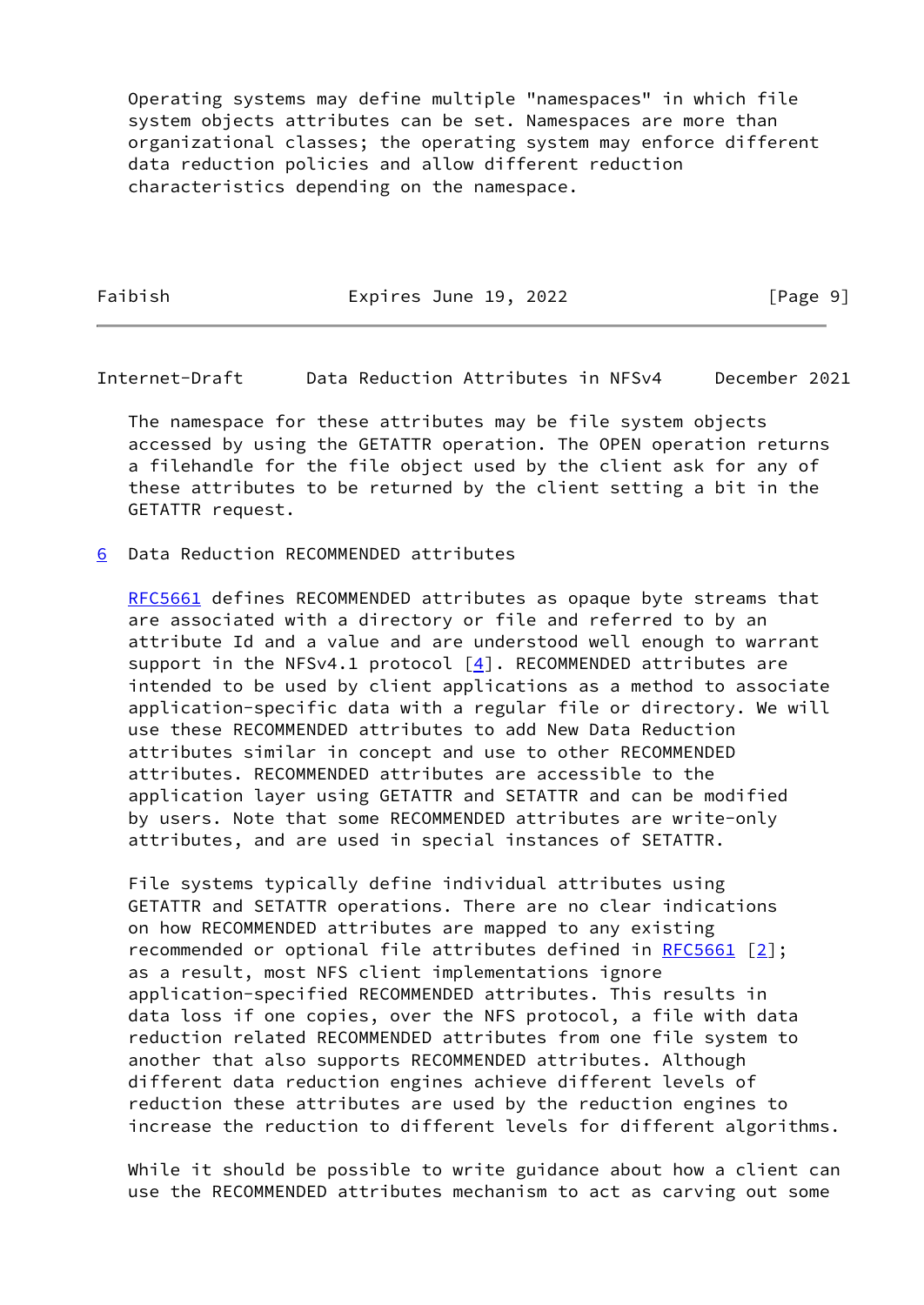namespace and specifying locking primitives to enforce atomicity constraints on individual get/set operations, this is problematic for data reduction attributes that are specific to specific applications and file types and not defined by the user. As such there will be mechanisms that will detect the data reduction attributes from the application or from local file system xattrs  $[6]$  $[6]$ . The different implementations of the protocol would have to address these attributes based on additional guidance such as reserving some portion of RECOMMENDED attribute namespace for xattr-like  $[6]$  $[6]$  functionality.

Faibish **Expires June 19, 2022** [Page 10]

<span id="page-11-1"></span>Internet-Draft Data Reduction Attributes in NFSv4 December 2021

<span id="page-11-0"></span>[7](#page-11-0) Protocol Enhancements

 This section proposes enhancements to the NFSv4 protocol operations to allow data reduction RECOMMENDED attributes to be queried and modified by clients. A new attribute is added to bitmap4 data type to allow data reduction RECOMMENDED attributes support to be queried. This follows the guidelines specified in [[2\]](#page-12-5) with respect to minor versioning. We propose to add 2 bits that will be passed to the reduction engine and used to activate/deactivate the compression and/or the deduplication operations. For example READDIR may be used to get a list of such attributes, and LOOKUP and OPEN may select a particular attribute. Creation of a new RECOMMENDED attribute may be the result of an OPEN specifying file creation. Once an OPEN is done, RECOMMENDED attributes may be examined and changed by normal GETATTR and SETATTR operations using the filehandles and stateid returned by OPEN. The protocol detailes will be provided in the next version of the draft. It is RECOMMENDED that servers support arbitrary data reduction attributes. A client should not depend on the ability to store any RECOMMENDED attributes in the server's file system.

<span id="page-11-2"></span>[8](#page-11-2). IANA Considerations

All IANA considerations are covered in  $[4]$  $[4]$ .

<span id="page-11-3"></span>[9](#page-11-3). Security Considerations

The additions to the NFS protocol for supporting data reduction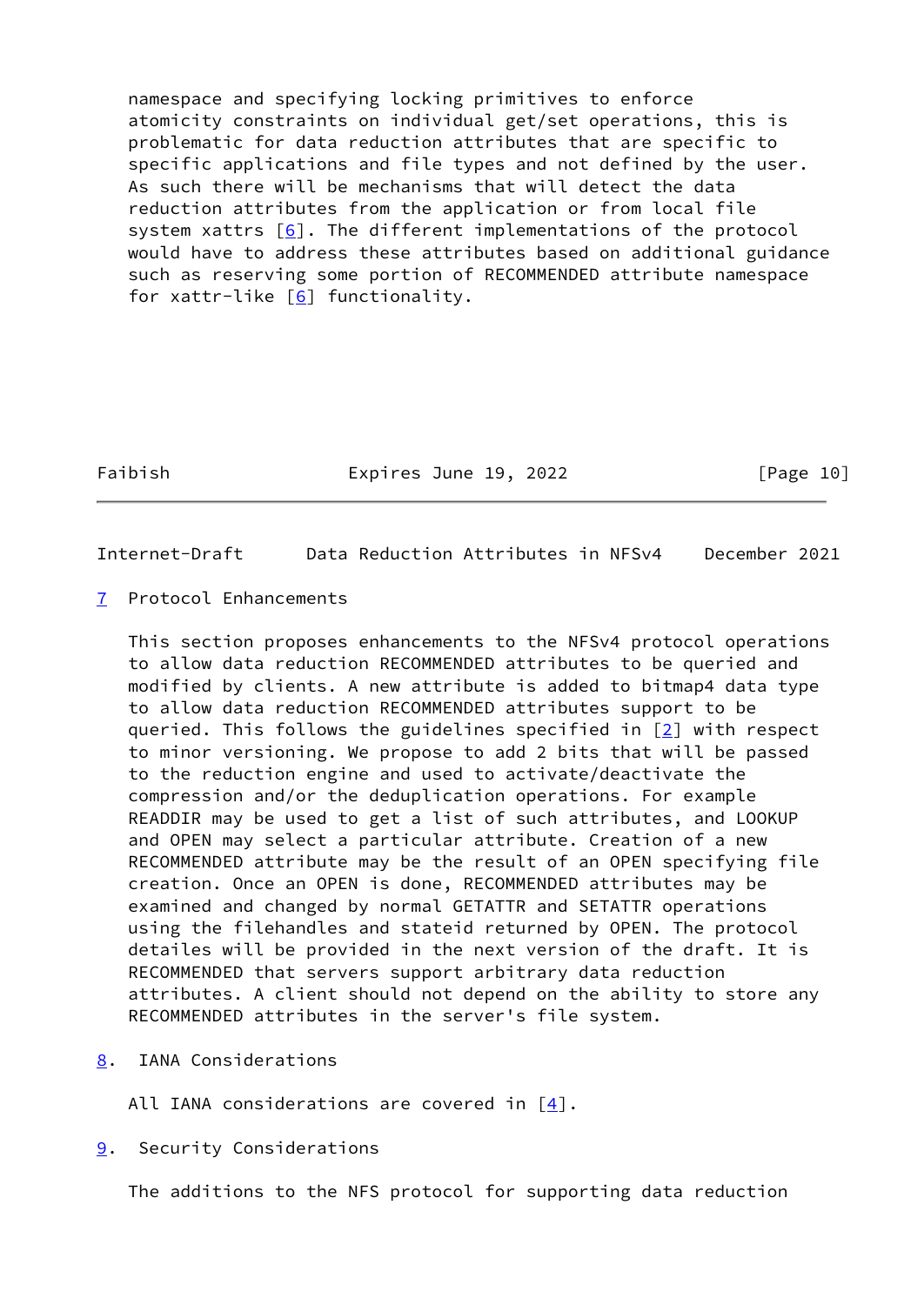RECOMMENDED attributes do not alter the security considerations of the NFSv4.1 protocol  $[4]$ . Data reduction hints may enable attacks on Block Storage resources that support the NFS Server. Hinting at more data reduction than is possible may cause excessive data reduction processing, and hinting at less data reduction than is possible, including hinting not to perform any data reduction, may result in consumption of more potentially expensive storage capacity. A future version of this draft will discuss what to do about these possible resource attacks.

- <span id="page-12-0"></span>[10.](#page-12-0) References
- <span id="page-12-6"></span><span id="page-12-5"></span><span id="page-12-1"></span>[10.1](#page-12-1). Normative References
	- [1] Bradner, S., "Key words for use in RFCs to Indicate Requirement Levels", [BCP 14](https://datatracker.ietf.org/doc/pdf/bcp14), [RFC 2119](https://datatracker.ietf.org/doc/pdf/rfc2119), March 1997.
	- [2] Shepler, S., Ed., Eisler, M., Ed., and D. Noveck, Ed., "Network File System (NFS) Version 4 Minor Version 1 External Data Representation Standard (XDR) Description", [RFC 5662](https://datatracker.ietf.org/doc/pdf/rfc5662), January 2010.

| Expires June 19, 2022 | [Page 11] |
|-----------------------|-----------|
|                       |           |

<span id="page-12-3"></span>Internet-Draft Data Reduction Attributes in NFSv4 December 2021

<span id="page-12-8"></span> [4] Shepler, S., Ed., Eisler, M., Ed., and D. Noveck, Ed., "Network File System (NFS) Version 4 Minor Version 1 Protocol", [RFC 8881,](https://datatracker.ietf.org/doc/pdf/rfc8881) August 2020.

<span id="page-12-2"></span>[10.2](#page-12-2) Informative References

- <span id="page-12-4"></span> [3] C. Hellwig, "Using the Parallel NFS (pNFS) SCSI Layout with NVMe", June 2017, <https://tools.ietf.org/html/draft-hellwig-nfsv4-scsi-layout-> ... nvme-00
- <span id="page-12-9"></span> [5] <http://www.freedesktop.org/wiki/CommonExtendedAttributes>, "Guidelines for extended attributes".
- <span id="page-12-10"></span> [6] M. Naik, M. Eshel, "File System Extended Attributes in NFSv4" <https://datatracker.ietf.org/doc/rfc8276/>
- <span id="page-12-7"></span> [7] ISO/IEC 14496-14 "Information technology - Coding of audio visual objects - Part 14: MP4 file format"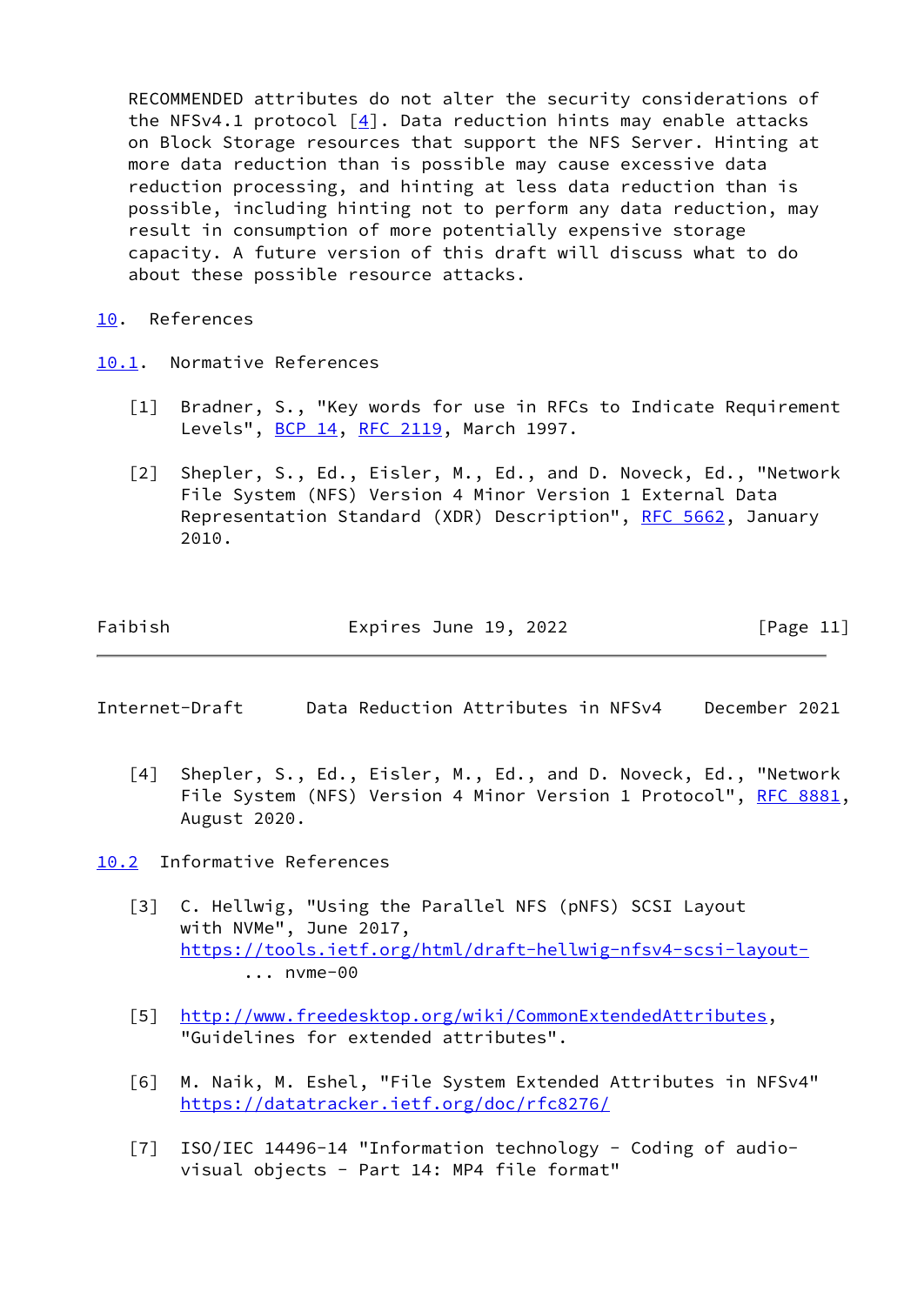<span id="page-13-0"></span> [8] SPEC SFS 2014 SP2 User's Guide, <http://spec.org/sfs2014/docs/usersguide.pdf>

## Acknowledgments

 This draft has attempted to capture the latest industry trends of adding data reduction attributes needed to increase efficiency of newest flash NVMe technology for file servers. New protocols were proposed specific for NVMe media and we were inspired by new drafts proposed by the editor of this draft.

### Author's Address

 Sorin Faibish Cirrus Data Solutions Inc. 11 Selwyn Road Newton, MA 02461 United States of America

 Phone: +1 617-510-0422 Email: sorin.faibish@cdsi.us.com

Faibish **Expires June 19, 2022** [Page 12]

Internet-Draft Data Reduction Attributes in NFSv4 December 2021

 Philip Shilane Dell EMC 228 South Street Hopkinton, MA 01774 United States of America

 Phone: +1 908-286-7977 Email: philip.shilane@dell.com